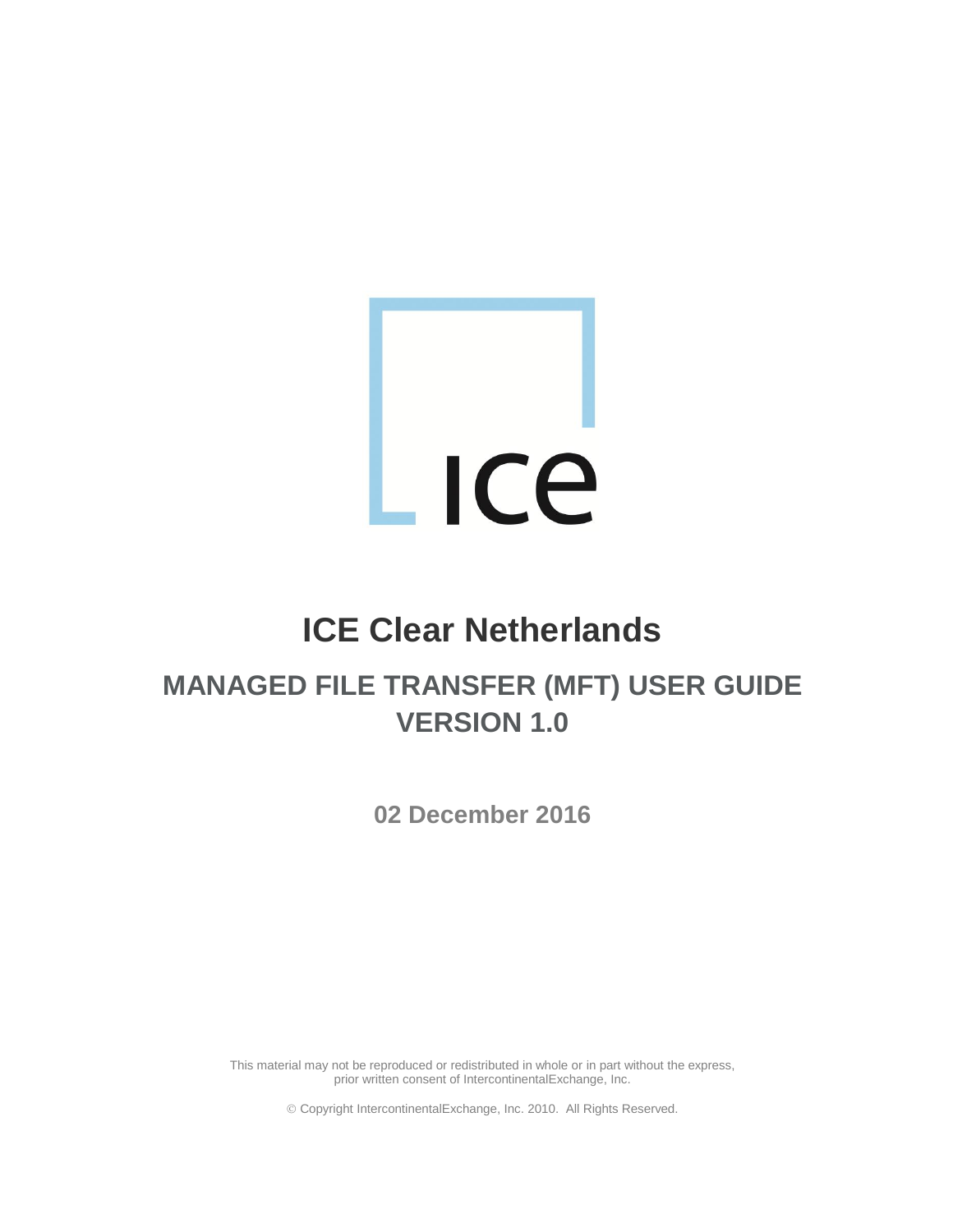### **Table of Contents**

| 2.2            |  |
|----------------|--|
| 2.3            |  |
| 3 <sup>7</sup> |  |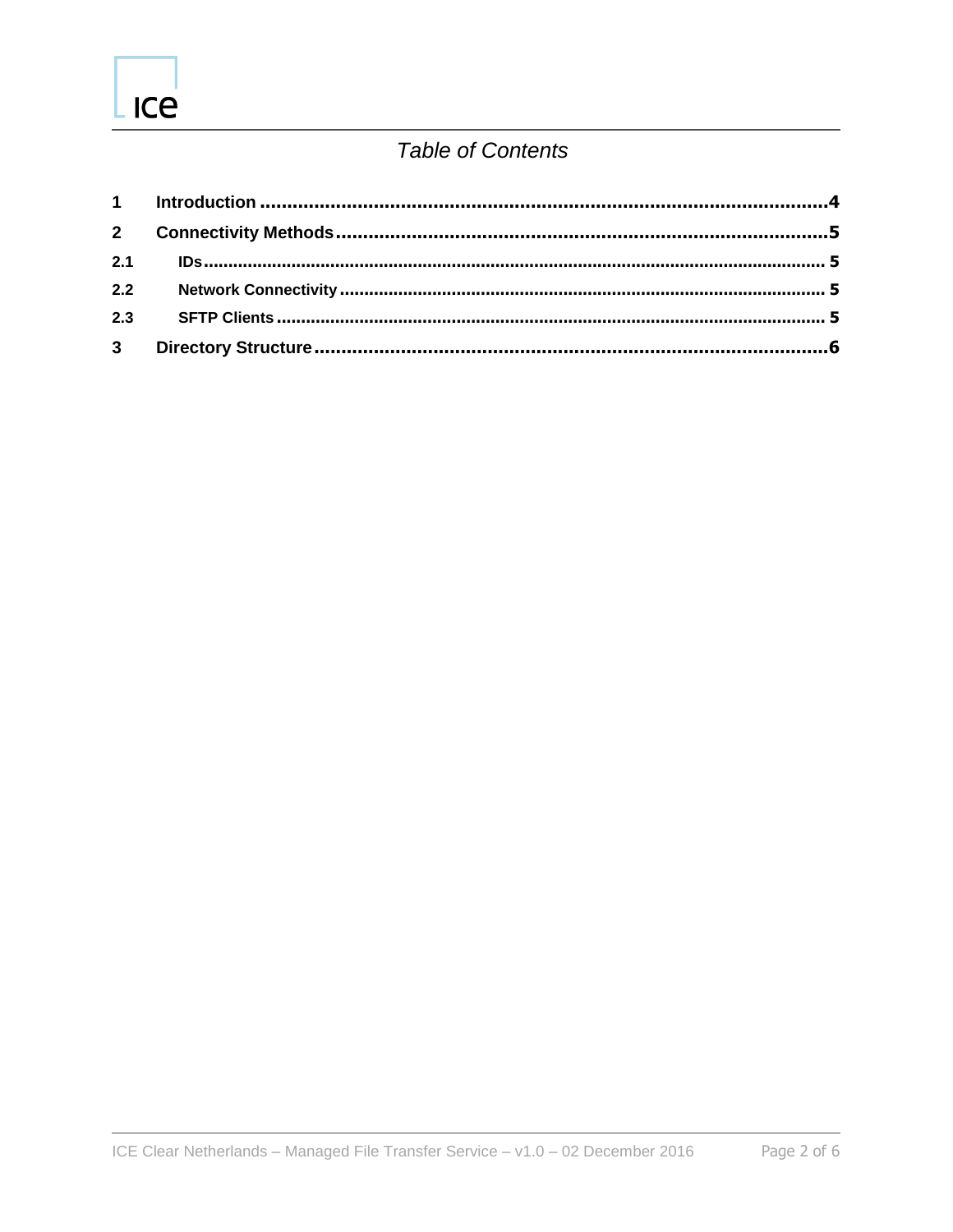## **Change History**

| <b>Version</b> | <b>Date</b>                         | <b>Change Description</b> |
|----------------|-------------------------------------|---------------------------|
| l 1.0          | December 02, 2016   Initial Version |                           |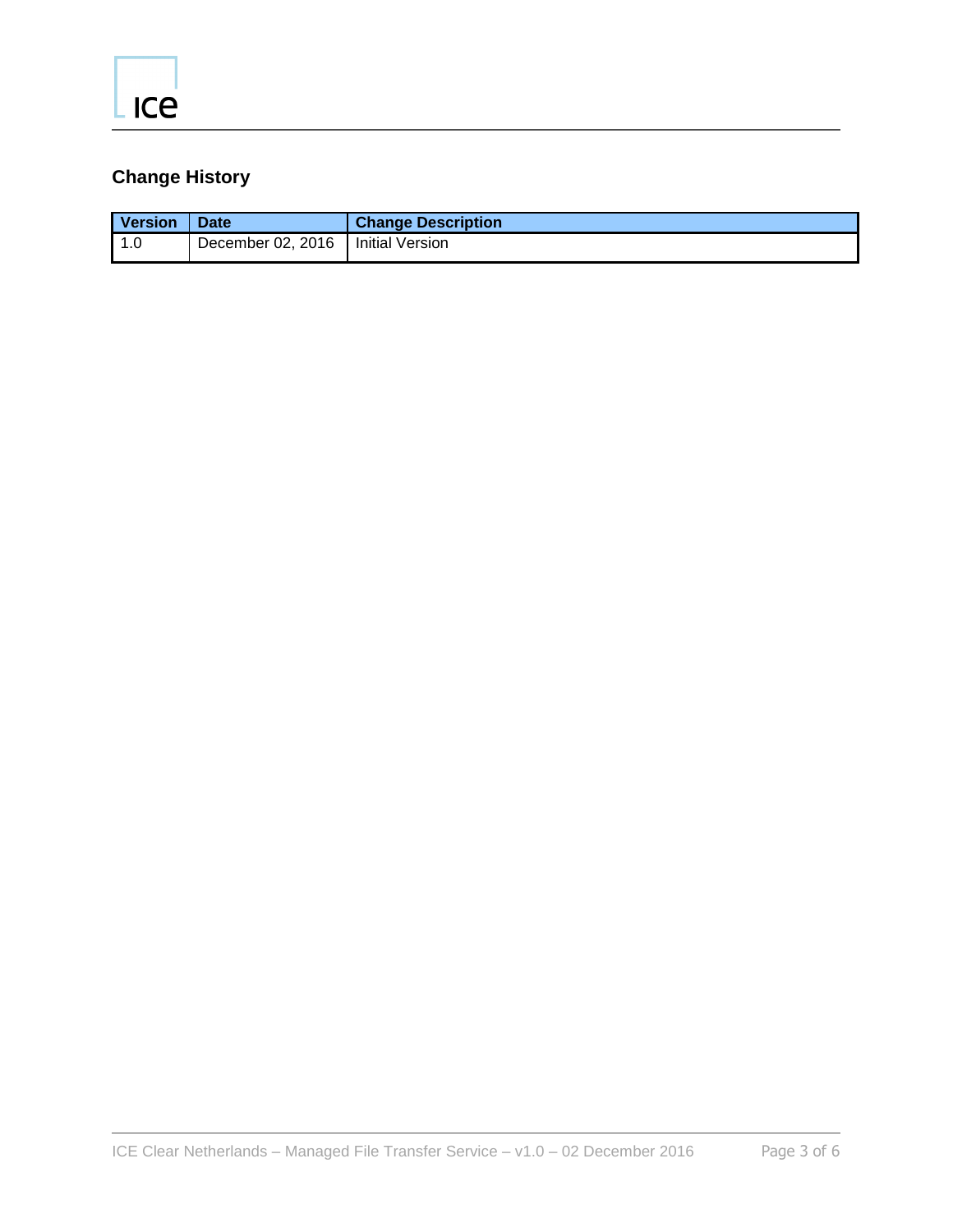#### <span id="page-3-0"></span>**1 Introduction**

The MFT (Managed File Transfer) service is a member interface that provides access to key reports and data published by the clearing house. It is also the service that members use to send important data including regulatory reports and PCS submissions. This document describes the general structure, types of access, and the best method for provisioning access to the service.

If you have any queries or questions relating to the MFT service or how to access it, contact the ICE Clear Netherlands Operations team on 0031 20 305 5155 or [iceclearnetherlandsoperations@theice.com](mailto:iceclearnetherlandsoperations@theice.com)

**Note**: Members will need to register on the ICE Community website for accessing various resources relating to ICNL. A new user can be requested by visiting the ICE Community website at [https://community.theice.com/login.jspa.](https://community.theice.com/login.jspa)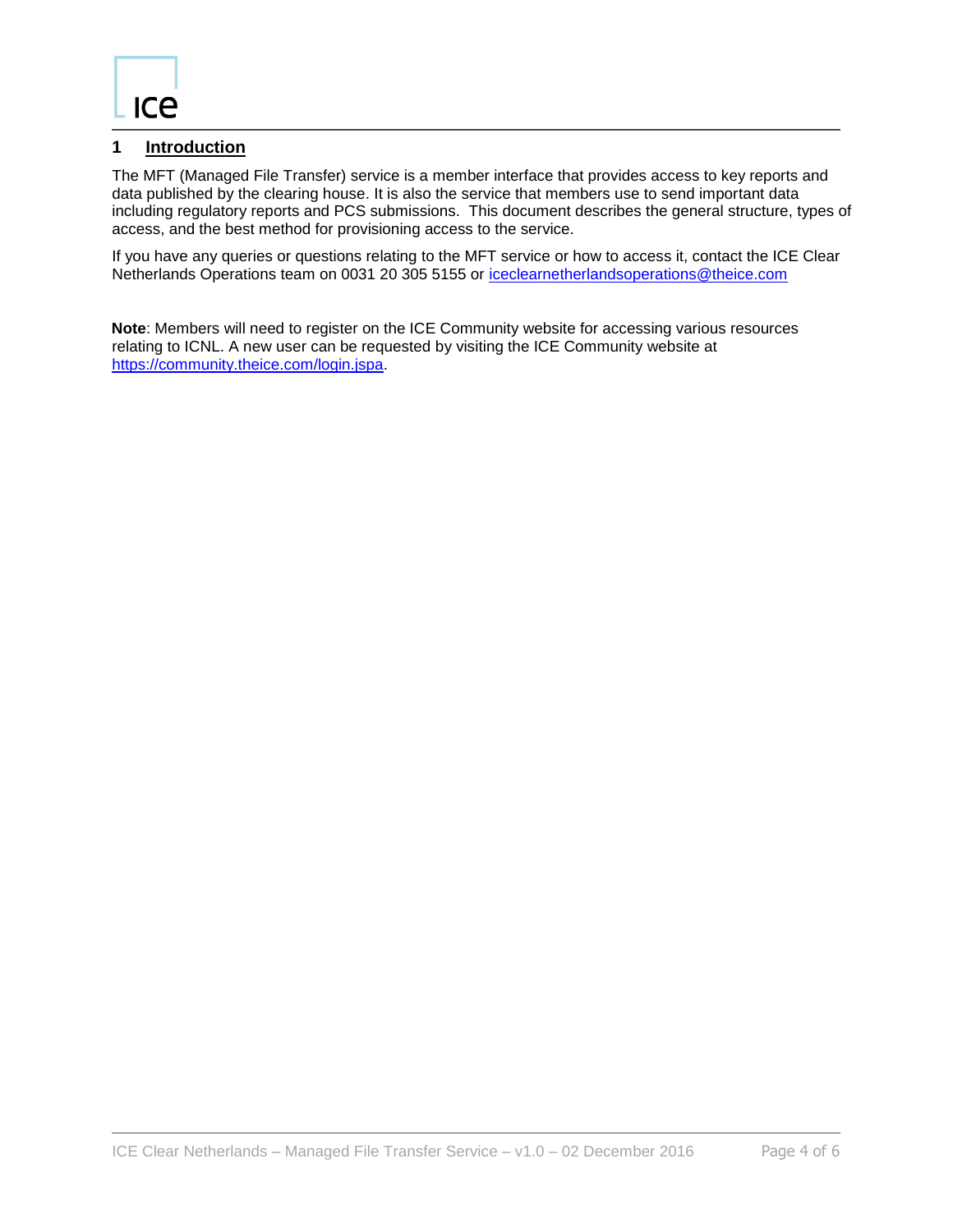#### <span id="page-4-0"></span>**2 Connectivity Methods**

#### <span id="page-4-1"></span>**2.1 IDs**

There are two types of IDs for connecting to MFT. The first and most common is a service account which is intended to be used to automate the upload and download of data between the member and the clearing house. The second type is a "named user" which is intended for an individual's manual use or ad-hoc connection to the clearing house.

#### **Access Authentication**

ICE supports two options through which access authentication to MFT is provisioned:

- **A "System" Username (Service Account) and Key**. For automation of downloads, ICE requires that a separate "service" user is used. This utilises a system generated secure key in place of a password and avoids embedding passwords in data files or scripts. This also avoids the possibility that a password is changed by an interactive user that subsequently causes an automation process to fail.
- **A "Named User" Username and Password**. This is intended to be used by individuals on an interactive/ad-hoc basis. Under ICE Security Policy, you should not store a password in plain text or embed a password within a script or application. For this reason, use of a username/password provided to an individual is not permitted where the intended use is for the purpose of automating download.

If you are unsure of what type of access you require or would like further information, please contact ICE Clear Netherlands Operations.

#### <span id="page-4-2"></span>**2.2 Network Connectivity**

MFT does not allow HTTPS connectivity via a web browser. Connectivity to MFT is provided via SFTP on the standard port 22. The client-side firewall must allow port 22 outbound to our host at mft.nlclearing.theice.com (63.247.112.23). This connectivity can be provisioned over the public Internet or via any of the existing dedicated connections available for connection to the ICE data center. Additional information concerning connectivity options is available on the ICE website here: https://www.theice.com/connectivity.jhtml.

#### <span id="page-4-3"></span>**2.3 SFTP Clients**

Please note: ICE does not specifically recommend or support any third party SFTP client software. That said, there are many options available on the open market for both free and paid applications. Please check with your internal Infosec and/or network teams to determine if there is an existing standard within your organization. That is the best option since you will then have support available internally. If there is no standard, ICE suggests that you check http://www.cnet.com for their reviews and recommendations.

Some of the most widely used client applications include:

- WinSCP (http://winscp.net/eng/index.php)
- SSH (http://www.ssh.com/)
- Putty (http://www.putty.org/)
- Filezilla (http://filezilla-project.org/)